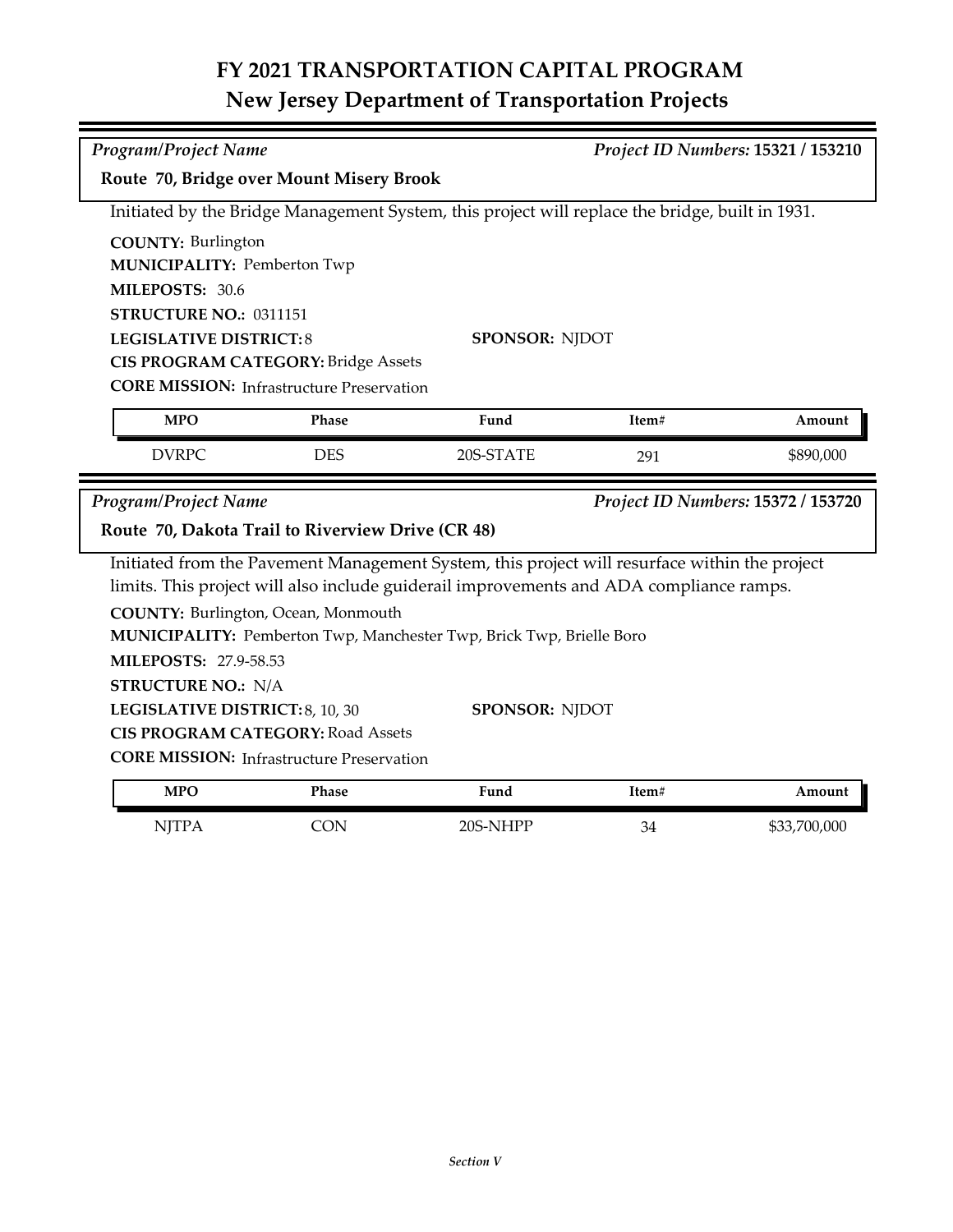# **FY 2021 TRANSPORTATION CAPITAL PROGRAM New Jersey Department of Transportation Projects**

### *Program/Project Name Project ID Numbers:* **11338 / 113380**

### **Route 70, Route 38 to Cooper Avenue**

This project consists of milling, resurfacing, reconstructing, and/or rehabilitating the mainline and shoulder pavement in both the Eastbound and Westbound directions. Ramps and cross roads within the project limits are also included. In addition, the existing culvert at Cropwell's Brook is to be replaced. Drainage improvements include the construction of additional inlets and piping, increasing the size of existing piping, installation of underdrains in select areas, and the installation of a tide control check valve.

This project will also include curb replacement, traffic signal replacement and intersection upgrades for ADA compliance, and replacement of substandard guide rail, signing/striping and deteriorated sidewalk. New sidewalk is also proposed where no sidewalk currently exists. ITS facilities, CCTV cameras and the two (2) existing DMS signs will be upgraded, and a new DMS sign is proposed on Route 70 EB in the vicinity of Haddonfield Road. Proposed adaptive traffic signals will be interconnected to the proposed ITS Hub on the eastern side of the Route 73 structure over Route 70.

**COUNTY:** Camden, Burlington

**MUNICIPALITY: Pennsauken Twp, Cherry Hill Twp, Evesham Twp** 

**MILEPOSTS:** 0.00 - 8.8

**STRUCTURE NO.:** 0414150

**LEGISLATIVE DISTRICT:** 6, 8

**CIS PROGRAM CATEGORY:** Road Assets

**CORE MISSION:** Infrastructure Preservation

| <b>MPC</b> | Phase | Fund  | Item# | Amount        |
|------------|-------|-------|-------|---------------|
| DVRPC      | ON    | STATE | 319   | \$204,550,000 |

**SPONSOR:** NJDOT